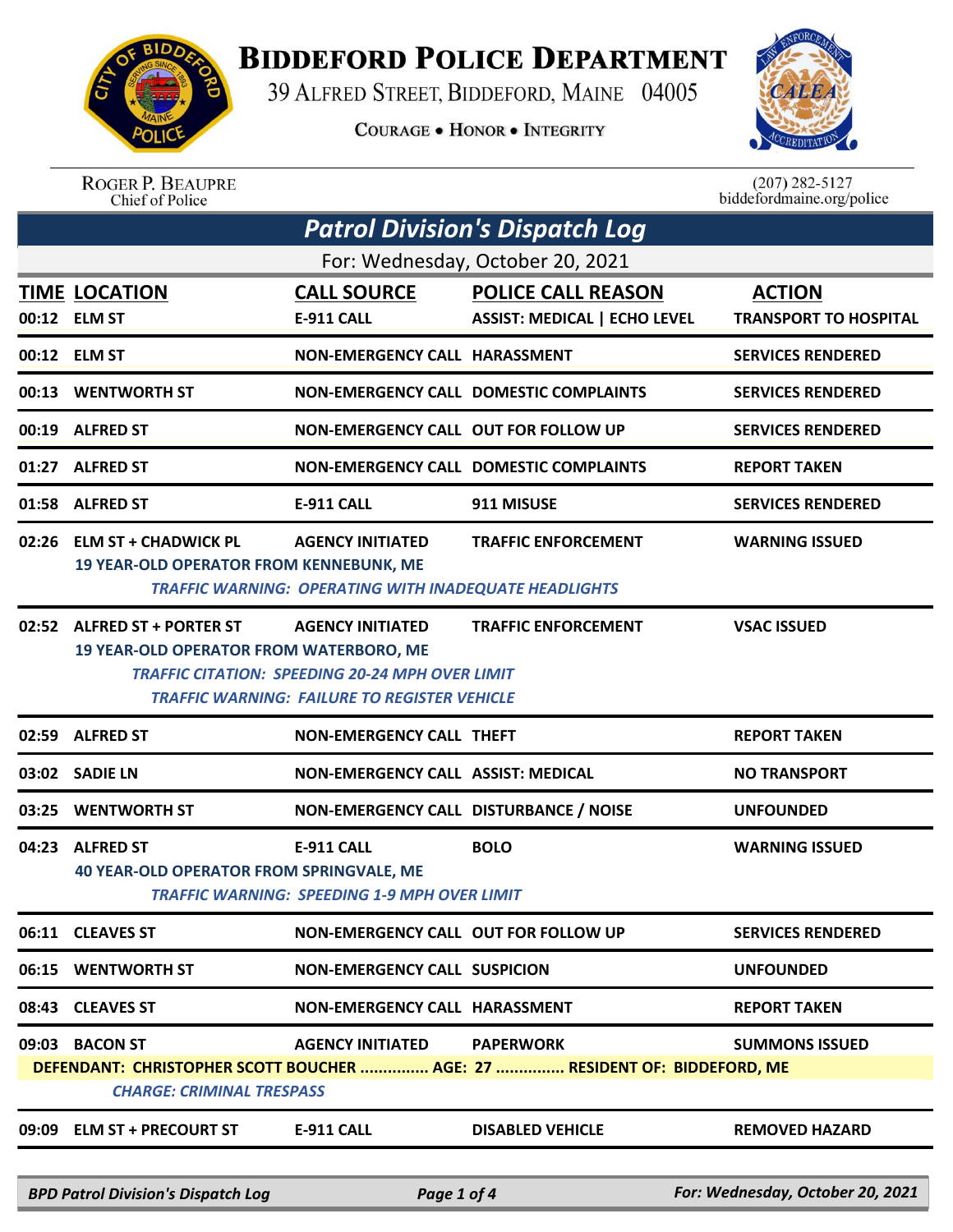|       | <b>TIME LOCATION</b><br>09:16 MAY ST + SOUTH ST                          | <b>CALL SOURCE</b><br>NON-EMERGENCY CALL ANIMAL COMPLAINT                         | <b>POLICE CALL REASON</b>                                          | <b>ACTION</b><br><b>SERVICES RENDERED</b> |
|-------|--------------------------------------------------------------------------|-----------------------------------------------------------------------------------|--------------------------------------------------------------------|-------------------------------------------|
| 09:18 | <b>MILE STRETCH RD</b><br><b>19 YEAR-OLD OPERATOR FROM BIDDEFORD, ME</b> | <b>AGENCY INITIATED</b><br><b>TRAFFIC CITATION: SPEEDING 10-14 MPH OVER LIMIT</b> | <b>TRAFFIC ENFORCEMENT</b>                                         | <b>VSAC ISSUED</b>                        |
|       | 09:19 QUIMBY ST                                                          |                                                                                   | NON-EMERGENCY CALL VIOL OF BAIL CONDITIONS                         | <b>REPORT TAKEN</b>                       |
|       | 09:23 RAYMOND ST<br><b>CHARGE: PASSING STOPPED SCHOOL BUS</b>            | AGENCY INITIATED PAPERWORK                                                        | DEFENDANT: ALEXANDER D HUSSEY  AGE: 37  RESIDENT OF: BIDDEFORD, ME | <b>SUMMONS ISSUED</b>                     |
|       | 09:52 MAIN ST                                                            | NON-EMERGENCY CALL TRESPASSING                                                    |                                                                    | <b>GONE ON ARRIVAL</b>                    |
|       | 10:06 PIERSONS LN                                                        | <b>AGENCY INITIATED</b>                                                           | <b>PAPERWORK</b>                                                   | <b>PAPERWORK NOT SERVED</b>               |
|       | 10:10 ALFRED ST                                                          | <b>AGENCY INITIATED</b>                                                           | <b>PAPERWORK</b>                                                   | <b>PAPERWORK NOT SERVED</b>               |
|       | 10:14 RAYMOND ST                                                         | NON-EMERGENCY CALL DISTURBANCE / NOISE                                            |                                                                    | <b>GONE ON ARRIVAL</b>                    |
|       | 10:16 ALFRED ST                                                          | <b>AGENCY INITIATED</b>                                                           | <b>PAPERWORK</b>                                                   | <b>PAPERWORK NOT SERVED</b>               |
|       | 10:19 ALFRED ST                                                          | <b>AGENCY INITIATED</b>                                                           | <b>PAPERWORK</b>                                                   | <b>PAPERWORK NOT SERVED</b>               |
|       | 10:34 PROSPECT ST + HARRISON AV WALK-IN AT STATION                       |                                                                                   | <b>BOLO</b>                                                        | <b>SERVICES RENDERED</b>                  |
|       | 10:40 WENTWORTH ST                                                       | <b>NON-EMERGENCY CALL SUSPICION</b>                                               |                                                                    | <b>UNFOUNDED</b>                          |
|       | 10:44 CRESTWOOD DR                                                       | NON-EMERGENCY CALL ANIMAL COMPLAINT                                               |                                                                    | <b>WARNING ISSUED</b>                     |
|       | 10:53 BLANDINGS WAY                                                      | NON-EMERGENCY CALL CRIMINAL MISCHIEF                                              |                                                                    | <b>REPORT TAKEN</b>                       |
|       | 11:00 ALFRED ST                                                          | NON-EMERGENCY CALL FRAUD / SCAM                                                   |                                                                    | <b>SERVICES RENDERED</b>                  |
|       | 11:04 ADAMS ST<br><b>CHARGE: ASSAULT</b>                                 | <b>EIGHTS</b><br><b>E-911 CALL</b>                                                | DEFENDANT: MARTIN GREGORY OLSON  AGE: 38  RESIDENT OF: ARUNDEL, ME | <b>SUMMONS ISSUED</b>                     |
|       | 11:04 ALFRED ST                                                          | <b>NON-EMERGENCY CALL SUSPICION</b>                                               |                                                                    | <b>NO VIOLATION</b>                       |
|       | 11:05 ALFRED ST                                                          | NON-EMERGENCY CALL PARKING COMPLAINT                                              |                                                                    | <b>UNFOUNDED</b>                          |
|       | 11:24 ELM ST                                                             | <b>E-911 CALL</b>                                                                 | <b>DOMESTIC COMPLAINTS</b>                                         | <b>GONE ON ARRIVAL</b>                    |
|       | 12:32 ADAMS ST                                                           |                                                                                   | <b>NON-EMERGENCY CALL MENTAL ILLNESS CASES</b>                     | <b>SERVICES RENDERED</b>                  |
|       | 13:17 SACO FALLS WAY                                                     | <b>AGENCY INITIATED</b>                                                           | <b>OUT FOR FOLLOW UP</b>                                           | <b>SERVICES RENDERED</b>                  |
|       | 13:23 ORCHARD ST                                                         | <b>AGENCY INITIATED</b>                                                           | <b>PARKING COMPLAINT</b>                                           | <b>PARKING TICKET ISSUED</b>              |
|       | 13:30 PIKE ST + WATER ST                                                 | <b>AGENCY INITIATED</b>                                                           | <b>ANIMAL COMPLAINT</b>                                            | <b>SERVICES RENDERED</b>                  |
|       | 13:33 ALFRED ST                                                          | NON-EMERGENCY CALL THEFT                                                          |                                                                    | <b>REPORT TAKEN</b>                       |
|       | 13:42 DIGITAL DR                                                         | <b>NON-EMERGENCY CALL ALARM - POLICE</b>                                          |                                                                    | <b>CANCELLED IN ROUTE</b>                 |
|       | 14:21 MAIN ST + WATER ST                                                 | <b>NON-EMERGENCY CALL BOLO</b>                                                    |                                                                    | <b>NEGATIVE CONTACT</b>                   |
|       |                                                                          |                                                                                   |                                                                    |                                           |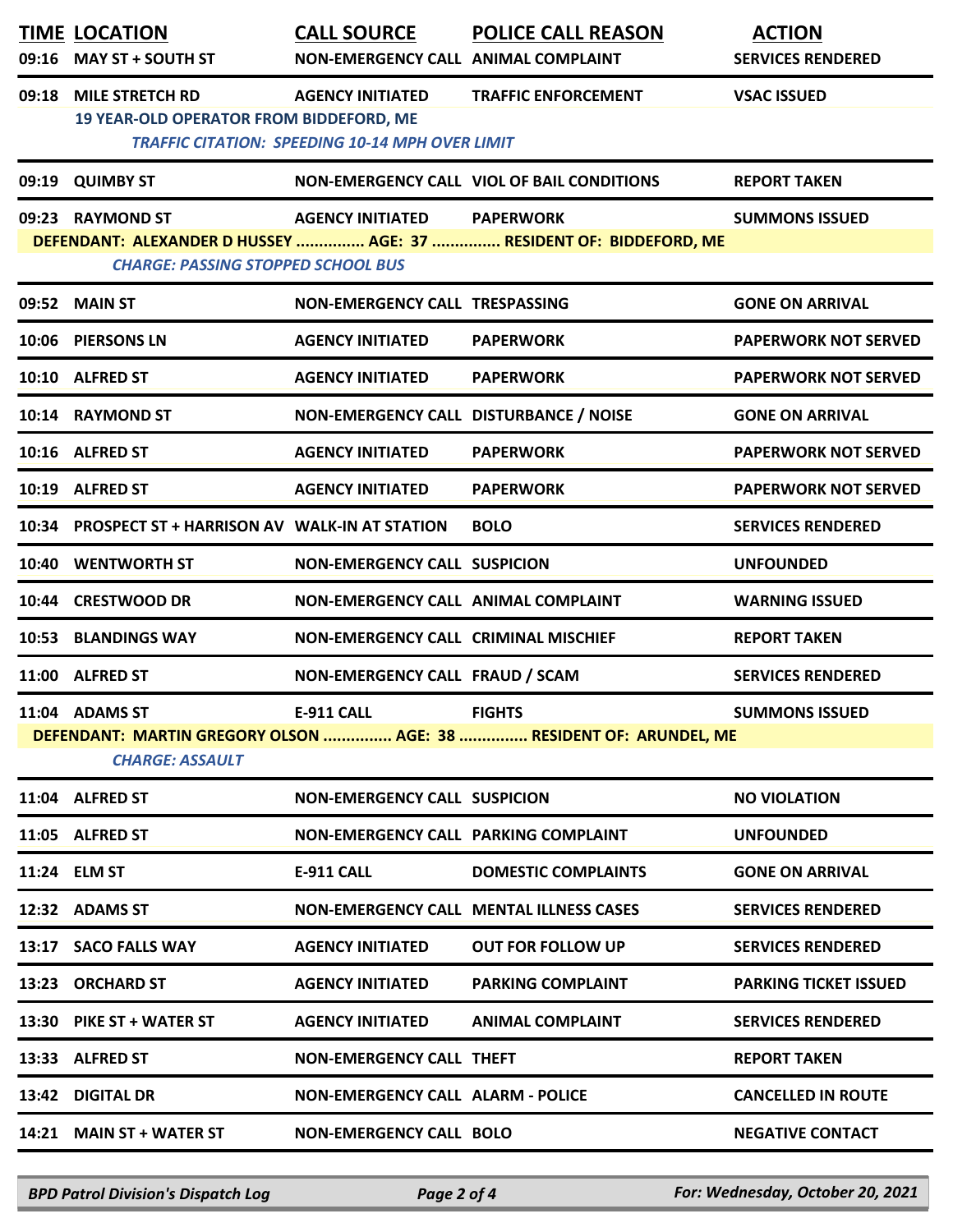| 14:29                                         | <b>TIME LOCATION</b><br><b>WASHINGTON ST</b>                             | <b>CALL SOURCE</b><br><b>NON-EMERGENCY CALL CRIMINAL MISCHIEF</b>               | <b>POLICE CALL REASON</b>                                                                    | <b>ACTION</b><br><b>REPORT TAKEN</b> |  |
|-----------------------------------------------|--------------------------------------------------------------------------|---------------------------------------------------------------------------------|----------------------------------------------------------------------------------------------|--------------------------------------|--|
| 14:46                                         | <b>ALFRED ST + MAINE TPKE</b>                                            | <b>AGENCY INITIATED</b>                                                         | <b>ASSIST OTHER AGENCY</b>                                                                   | <b>NO ACTION REQUIRED</b>            |  |
| 14:47                                         | <b>BEACH AVE</b>                                                         | <b>NON-EMERGENCY CALL HARASSMENT</b>                                            |                                                                                              | <b>REPORT TAKEN</b>                  |  |
|                                               | 14:49 LAMBERT ST                                                         | NON-EMERGENCY CALL FRAUD / SCAM                                                 |                                                                                              | <b>REPORT TAKEN</b>                  |  |
|                                               | 15:06 ALFRED ST                                                          | <b>E-911 CALL</b>                                                               | <b>BOLO</b>                                                                                  | <b>REFERRED OTHER AGENCY</b>         |  |
| 15:07                                         | <b>MAINE TPKE + ALFRED ST</b>                                            | <b>E-911 CALL</b>                                                               | <b>BOLO</b>                                                                                  | <b>NEGATIVE CONTACT</b>              |  |
| 15:40                                         | <b>MIDDLE ST</b>                                                         | <b>AGENCY INITIATED</b>                                                         | <b>ANIMAL COMPLAINT</b>                                                                      | <b>NEGATIVE CONTACT</b>              |  |
|                                               | 15:48 WENTWORTH ST                                                       | <b>NON-EMERGENCY CALL THEFT</b>                                                 |                                                                                              | <b>REPORT TAKEN</b>                  |  |
|                                               | 15:58 ALFRED ST                                                          | <b>NON-EMERGENCY CALL OUT FOR FOLLOW UP</b>                                     |                                                                                              | <b>REFERRED OTHER AGENCY</b>         |  |
|                                               | 16:01 ALFRED ST                                                          | <b>WALK-IN AT STATION</b>                                                       | <b>OUT FOR FOLLOW UP</b>                                                                     | <b>SERVICES RENDERED</b>             |  |
|                                               | 16:10 HIGH ST                                                            |                                                                                 | NON-EMERGENCY CALL VEHICLE CRASH - POLICE ONLY                                               | <b>REPORT TAKEN</b>                  |  |
|                                               | 16:12 ALFRED ST                                                          | <b>AGENCY INITIATED</b>                                                         | <b>PAPERWORK</b>                                                                             | <b>PAPERWORK NOT SERVED</b>          |  |
|                                               | <b>16:14 MEDICAL CENTER DR</b>                                           | <b>NON-EMERGENCY CALL HARASSMENT</b>                                            |                                                                                              | <b>REPORT TAKEN</b>                  |  |
|                                               | 16:18 ELM ST                                                             | <b>WALK-IN AT STATION</b>                                                       | <b>PAPERWORK</b>                                                                             | <b>SERVICES RENDERED</b>             |  |
| 16:21                                         | <b>ALFRED ST</b>                                                         | <b>NON-EMERGENCY CALL ALL OTHER</b>                                             |                                                                                              | <b>SERVICES RENDERED</b>             |  |
| 16:25                                         | <b>ADAMS ST</b>                                                          | <b>NON-EMERGENCY CALL HARASSMENT</b>                                            |                                                                                              | <b>NEGATIVE CONTACT</b>              |  |
| 16:39                                         | <b>MARINER WAY</b>                                                       | <b>E-911 CALL</b>                                                               | <b>ASSIST: MEDICAL W/ ASSIST</b>                                                             | <b>TRANSPORT TO HOSPITAL</b>         |  |
|                                               | <b>16:54 MT PLEASANT ST</b>                                              | <b>NON-EMERGENCY CALL CHECK WELFARE</b>                                         |                                                                                              | <b>SERVICES RENDERED</b>             |  |
|                                               | 17:00 ORCHARD ST                                                         | NON-EMERGENCY CALL PARKING COMPLAINT                                            |                                                                                              | <b>SERVICES RENDERED</b>             |  |
|                                               | 17:06 WASHINGTON ST                                                      | <b>NON-EMERGENCY CALL THEFT</b>                                                 |                                                                                              | <b>REPORT TAKEN</b>                  |  |
|                                               | 17:16 POOL ST                                                            | <b>E-911 CALL</b>                                                               | <b>ASSIST: MEDICAL   ECHO LEVEL</b>                                                          | <b>NO TRANSPORT</b>                  |  |
|                                               | 17:37 BOULDER WAY                                                        | <b>AGENCY INITIATED</b>                                                         | <b>OUT FOR FOLLOW UP</b>                                                                     | <b>SERVICES RENDERED</b>             |  |
|                                               | 17:44 HILL ST + POOL ST<br><b>CHARGE: SALE/USE OF DRUG PARAPHERNALIA</b> | <b>AGENCY INITIATED</b><br><b>CHARGE: UNLAWFUL POSSESSION OF SCHEDULED DRUG</b> | <b>PAPERWORK</b><br>DEFENDANT: SAMANTHA ELIZABETH OAKES  AGE: 26  RESIDENT OF: BIDDEFORD, ME | <b>SUMMONS ISSUED</b>                |  |
| <b>CHARGE: VIOLATING CONDITION OF RELEASE</b> |                                                                          |                                                                                 |                                                                                              |                                      |  |
|                                               | 17:55 ALFRED ST                                                          | <b>WALK-IN AT STATION</b>                                                       | <b>PAPERWORK</b>                                                                             | <b>PAPERWORK SERVED</b>              |  |
|                                               | 18:01 ALFRED ST                                                          | <b>NON-EMERGENCY CALL SUSPICION</b>                                             |                                                                                              | <b>SERVICES RENDERED</b>             |  |
|                                               | 18:08 ALFRED ST                                                          | <b>E-911 CALL</b>                                                               | <b>TRAFFIC SIGNALS</b>                                                                       | <b>UNFOUNDED</b>                     |  |
|                                               | 18:27 BRADBURY ST                                                        | <b>NON-EMERGENCY CALL CHECK WELFARE</b>                                         |                                                                                              | <b>REPORT TAKEN</b>                  |  |